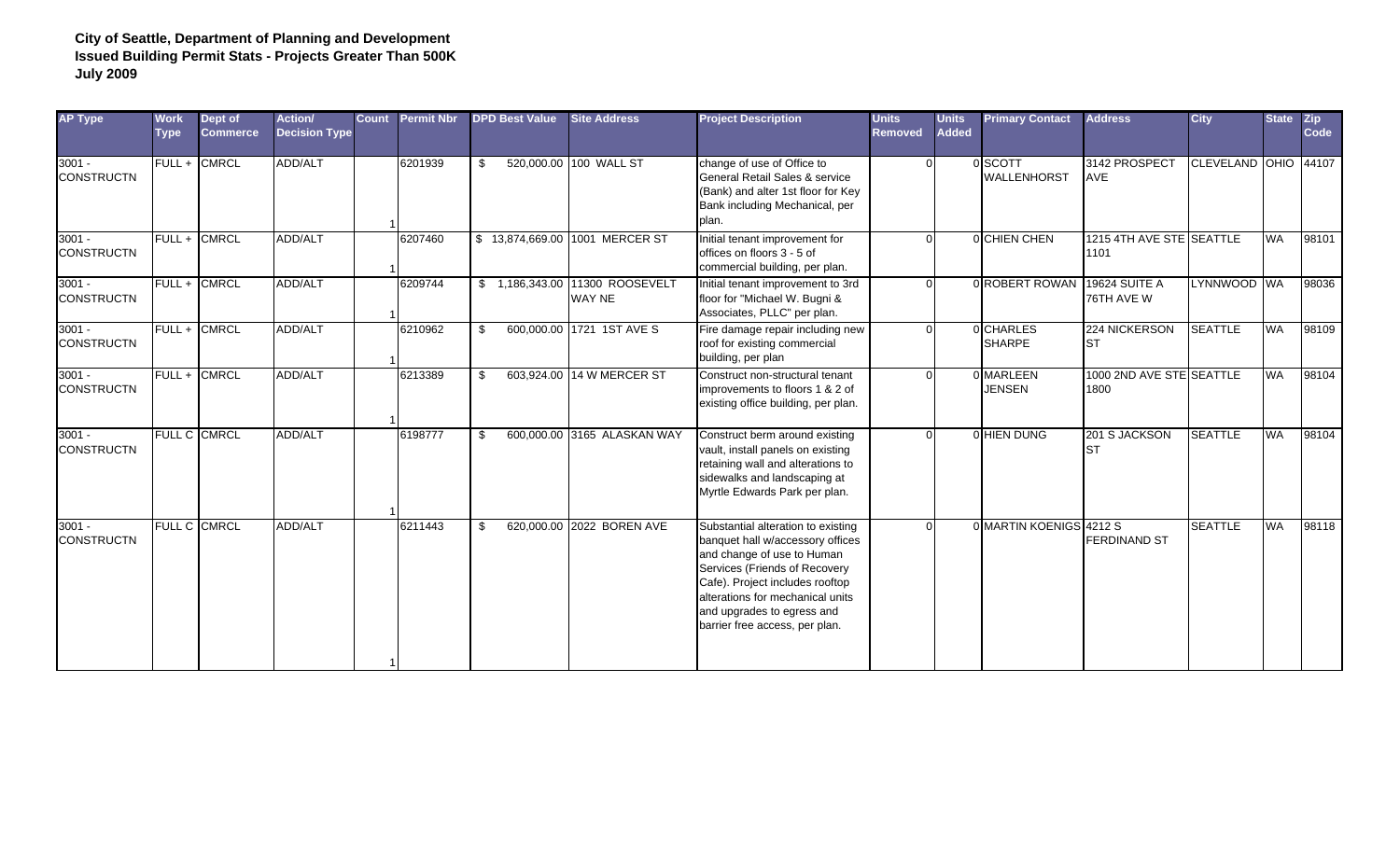| <b>AP Type</b>                | <b>Work</b><br><b>Type</b> | Dept of<br><b>Commerce</b> | Action/<br><b>Decision Type</b> | <b>Count</b>    | <b>Permit Nbr</b> | <b>DPD Best Value</b>       | <b>Site Address</b>                | <b>Project Description</b>                                                                                                                                                                                                  | <b>Units</b><br><b>Removed</b> | <b>Units</b><br><b>Added</b> | <b>Primary Contact</b>      | <b>Address</b>                                         | <b>City</b>    | <b>State</b> | <b>Zip</b><br>Code |
|-------------------------------|----------------------------|----------------------------|---------------------------------|-----------------|-------------------|-----------------------------|------------------------------------|-----------------------------------------------------------------------------------------------------------------------------------------------------------------------------------------------------------------------------|--------------------------------|------------------------------|-----------------------------|--------------------------------------------------------|----------------|--------------|--------------------|
| $3001 -$<br><b>CONSTRUCTN</b> | <b>FULL C INST</b>         |                            | ADD/ALT                         |                 | 6141821           | \$7,141,010.00 901 12TH AVE |                                    | Construct addition to and alter<br>existing "Lemieux Library and<br>Learning Commons" building<br>ncluding voluntary seismic<br>upgrade at Seattle University and<br>occupy per plan.                                       | $\Omega$                       |                              | 0 LANA LISITSA              | PIER 56 1201<br><b>ALASKAN WAY</b><br><b>SUITE 200</b> | <b>SEATTLE</b> | <b>WA</b>    | 98101              |
| $3001 -$<br><b>CONSTRUCTN</b> | FULL C IINST               |                            | ADD/ALT                         |                 | 6198447           | \$                          | 600.000.00 5306 13TH AVE S         | Enclose patio courtyard and<br>constuct new entry, stair and<br>elevator additions and office<br>expansion in existing church<br>bulding - per plan>                                                                        |                                |                              | 0 RICHARD<br><b>GLASMAN</b> | 1201 1ST AVE S<br>#328                                 | <b>SEATTLE</b> | <b>WA</b>    | 98134              |
| $3001 -$<br><b>CONSTRUCTN</b> | FULL C INST                |                            | ADD/ALT                         |                 | 6208527           |                             | \$1,200,000.00 1600 E JEFFERSON ST | Alterations to level B area of<br>Jefferson Medical Tower including<br>revised slab and sprinkling to new<br>MRI room, cosmetic work to<br>office areas and revised<br>mechanical systems in partial<br>basement, per plan. |                                |                              | 0 DENNIS LAWSON 500 17TH AV |                                                        | <b>SEATTLE</b> | <b>WA</b>    | 98124              |
| <b>COMMERCIAL ADD ALT</b>     |                            |                            |                                 | 10 <sub>1</sub> |                   | \$26,945,946.00             |                                    |                                                                                                                                                                                                                             |                                |                              |                             |                                                        |                |              |                    |
| $3001 -$<br><b>CONSTRUCTN</b> | <b>FIELD</b>               | <b>MF</b>                  | <b>ADD/ALT</b>                  |                 | 6215480           | \$                          | 610,650.00 66 BELL ST              | Replace windows in-kind in<br>existing historic condominium<br>building (belltown lofts) on South<br>& West facades / STFI.                                                                                                 |                                |                              | 0 BEN BORLAND               | 710 2ND AVE<br><b>SUITE 820</b>                        | <b>SEATTLE</b> | <b>WA</b>    | 98104              |
| $3001 -$<br><b>CONSTRUCTN</b> | $FULL + IMF$               |                            | ADD/ALT                         |                 | 6210642           |                             | \$ 1,500,000.00 6341 5TH AVE NE    | Replacement of exterior cladding<br>and windows. Add new awnings<br>at south and east walls of existing<br>apartment building, per plans.                                                                                   |                                |                              | 0 AMY HARTWELL              | 1301 FIRST AVE<br>SUITE 301                            | <b>SEATTLE</b> | <b>WA</b>    | 98101              |
| $3001 -$<br><b>CONSTRUCTN</b> | $FULL + MF$                |                            | ADD/ALT                         |                 | 6212303           |                             | 665.552.00 1959 NE PACIFIC ST      | Interior renovation at 8th & 9th<br>loor; approximately 5700 sf of<br>classroom and office space<br>including new casework,<br>partitions and finishes per plans.                                                           |                                |                              | 0 KATE VINCENT              | 121 E BOSTON ST SEATTLE                                |                | <b>WA</b>    | 98102              |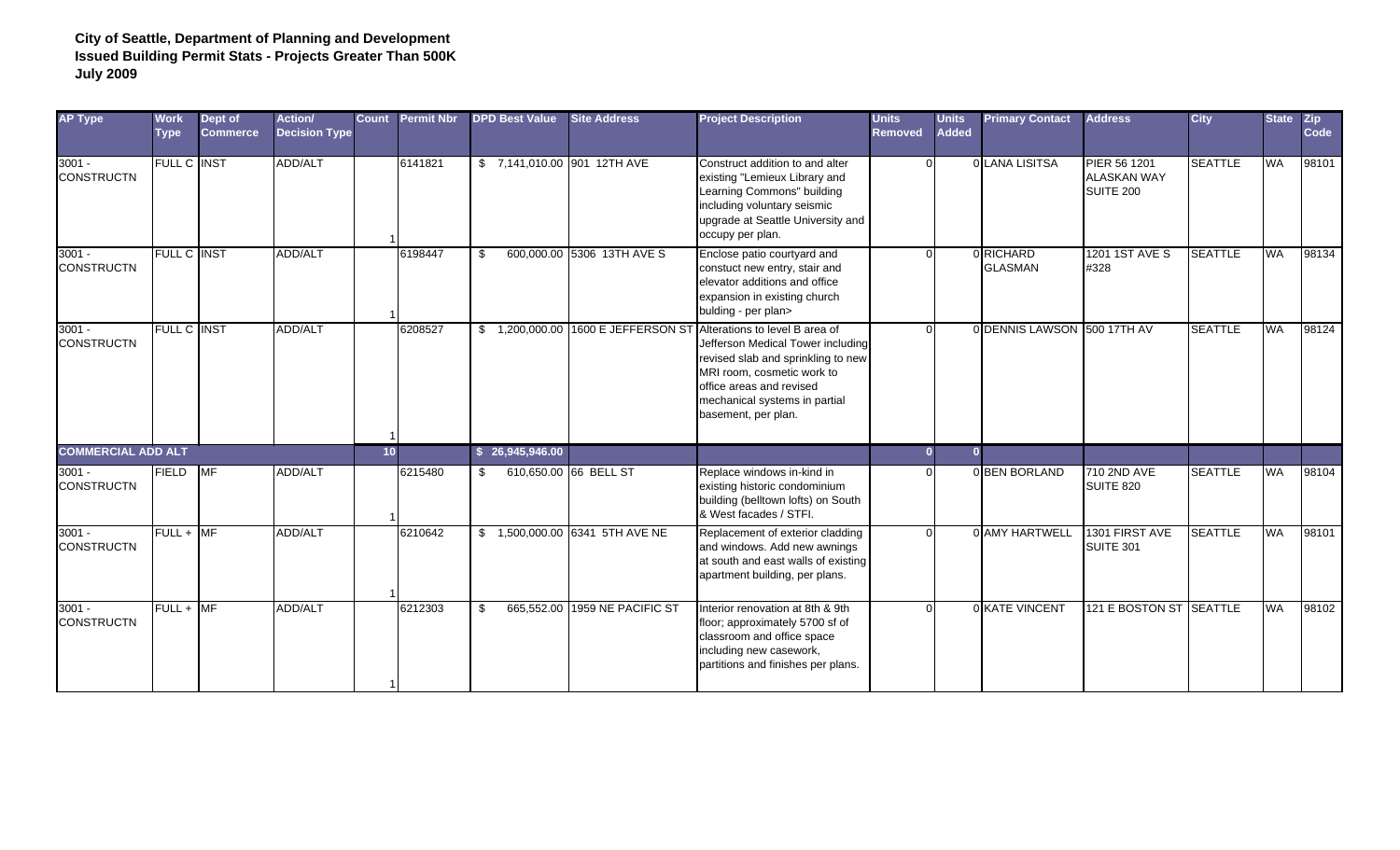| <b>AP Type</b>                | <b>Work</b><br><b>Type</b> | Dept of<br><b>Commerce</b> | Action/<br><b>Decision Type</b> | <b>Count</b>   | <b>Permit Nbr</b> | <b>DPD Best Value</b>              | <b>Site Address</b>                     | <b>Project Description</b>                                                                                                                                                                                                   | <b>Units</b><br><b>Removed</b> | <b>Units</b><br><b>Added</b> | <b>Primary Contact</b>     | <b>Address</b>                       | <b>City</b>    | <b>State</b> | <b>Zip</b><br>Code |
|-------------------------------|----------------------------|----------------------------|---------------------------------|----------------|-------------------|------------------------------------|-----------------------------------------|------------------------------------------------------------------------------------------------------------------------------------------------------------------------------------------------------------------------------|--------------------------------|------------------------------|----------------------------|--------------------------------------|----------------|--------------|--------------------|
| $3001 -$<br><b>CONSTRUCTN</b> | $FULL + M F$               |                            | ADD/ALT                         |                | 6213952           |                                    | \$1,000,000.00 1504 AURORA AVE N        | Replace exterior siding, flashing,<br>fire protection and sheathing as<br>needed and retrofit all windows<br>and doors to NFRC maximum<br>0.35 and 0.20 respectively, on<br>condominium building., per plan<br>and EHB-1848. |                                |                              | 0 SHAD MINSHEW             | 1661 EAST OLIVE<br><b>WAY</b>        | <b>SEA</b>     | <b>WA</b>    | 98102              |
| <b>MULTIFAMILY ADD ALT</b>    |                            |                            |                                 |                |                   | 3,776,202.00<br>-S                 |                                         |                                                                                                                                                                                                                              |                                |                              |                            |                                      |                |              |                    |
| 3003 - BLANKET FULL C CMRCL   |                            |                            | <b>CHILD</b>                    |                | 6212988           | \$                                 | 996,735.00 2101 4TH AVE                 | Blanket Permit for interior non-<br>structural alterations. Floor 16.<br>Tenant: GSA                                                                                                                                         |                                |                              | 0 MARLEEN<br><b>JENSEN</b> | 1000 2ND AVE                         | <b>SEATTLE</b> | <b>WA</b>    | 98104              |
| 3003 - BLANKET                | <b>FULL C CMRCL</b>        |                            | <b>CHILD</b>                    |                | 6213693           | -\$                                | 542,000.00 901 3RD AVE                  | Blanket Permit for interior non-<br>structural alterations. HDR 9th<br>Floor per plans                                                                                                                                       |                                |                              | LINDSEY<br><b>SCHULDT</b>  | 1326 5TH AVE<br>SUITE 500            | <b>SEATTLE</b> | <b>WA</b>    | 98101              |
| <b>BLANKET TI</b>             |                            |                            |                                 | $\overline{2}$ |                   | 1,538,735.00<br>$\mathbf{\hat{s}}$ |                                         |                                                                                                                                                                                                                              |                                | $\mathbf{a}$                 |                            |                                      |                |              |                    |
| $1004 -$<br><b>MECHANICAL</b> | FULL C CMRCL               |                            | <b>MECHANICAL</b>               |                | 6208850           | -\$                                | 988,000.00 6400 SYLVAN WAY<br><b>SW</b> | Install mechanical piping and<br>exhaust fans, radiant in-floor<br>heating and possibly heat pump.                                                                                                                           |                                |                              | 0 DENNIS TEFTS             | 263 SW 41ST ST                       | <b>RENTON</b>  | <b>WA</b>    | 98057              |
| $1004 -$<br><b>MECHANICAL</b> |                            | FULL C CMRCL               | <b>MECHANICAL</b>               |                | 6210595           | 2,500,000.00 612 2ND AVE<br>S.     |                                         | Mechanical renovation to<br>proposed hotel per plan                                                                                                                                                                          |                                |                              | 0 STEVEN BOAK              | 283 10900 INTER<br><b>URBAND AVE</b> | <b>SEATTLE</b> | <b>WA</b>    | 98168              |
| $1004 -$<br><b>MECHANICAL</b> |                            | <b>FULL C CMRCL</b>        | <b>MECHANICAL</b>               |                | 6212102           | - \$                               | 832,500.00 1200 NE PACIFIC ST           | Installing 60 terminal units,<br>exhaust fan supply, 10 cooling<br>coils, 2 exhaust fans (7600 cfm<br>total), 4 fume hoods, and<br>associated ductwork per plan.(5th<br>floor of Ben Hall Interdisciplinary<br>Building)     |                                |                              | <b>LINDSEY HIMMEL</b>      | 5005 3RD AVE<br><b>SOUTH</b>         | <b>SEATTLE</b> | <b>WA</b>    | 98134              |
| <b>MECHANICAL ONLY</b>        |                            |                            |                                 | $\mathbf{R}$   |                   | 4.320.500.00<br>-S                 |                                         |                                                                                                                                                                                                                              |                                |                              |                            |                                      |                |              |                    |
| $3001 -$<br><b>CONSTRUCTN</b> |                            | <b>FULL C CMRCL</b>        | <b>NEW</b>                      |                | 6109663           | -\$                                | 932,666.00 920 S HOLGATE ST             | Construct one story light<br>manufacturing building and<br>occupy per plan                                                                                                                                                   |                                |                              | 0BEN GIST                  | 2124 3RD AVE<br>SUITE 200            | <b>SEATTLE</b> | <b>WA</b>    | 98121              |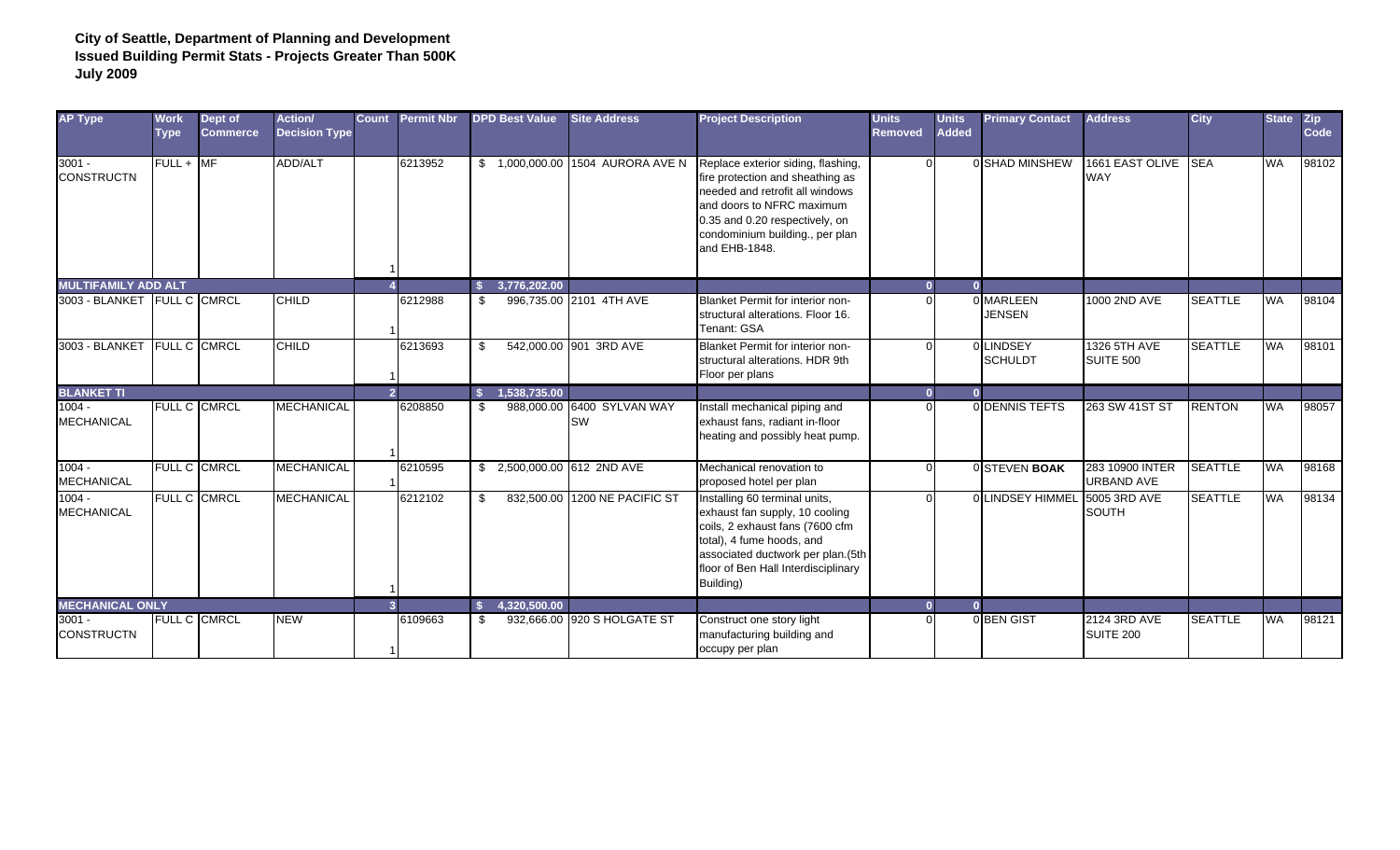| <b>AP Type</b>                | <b>Work</b><br><b>Type</b> | Dept of<br><b>Commerce</b> | Action/<br><b>Decision Type</b> | <b>Count</b> | <b>Permit Nbr</b> | <b>DPD Best Value</b>       | <b>Site Address</b>              | <b>Project Description</b>                                                                                                                                                                                                                                                                                                                                                         | <b>Units</b><br><b>Removed</b> | <b>Units</b><br><b>Added</b> | <b>Primary Contact</b>       | <b>Address</b>                 | <b>City</b>    | <b>State</b> | <b>Zip</b><br>Code |
|-------------------------------|----------------------------|----------------------------|---------------------------------|--------------|-------------------|-----------------------------|----------------------------------|------------------------------------------------------------------------------------------------------------------------------------------------------------------------------------------------------------------------------------------------------------------------------------------------------------------------------------------------------------------------------------|--------------------------------|------------------------------|------------------------------|--------------------------------|----------------|--------------|--------------------|
| $3001 -$<br><b>CONSTRUCTN</b> | FULL C CMRCL               |                            | <b>NEW</b>                      |              | 6154363           |                             | \$12,947,216.00 9200 2ND AVE SW  | Phase Two of Two: Establish use<br>as multi-family and construct<br>mixed occupancy building with<br>basement parking & occupy per<br>plans. Shoring and excavation<br>under Phase One. (Establish use<br>as multi-family and construct two<br>mixed occupancy buildings with<br>basement parking and occupy per<br>plans). Review and processing for<br>2 AP's under AP# 6154363. | $\Omega$                       |                              | 134 DIANA KEYS               | 15200 52ND AVE<br>S, SUITE 200 | <b>SEATTLE</b> | <b>WA</b>    | 98188              |
| $3001 -$<br><b>CONSTRUCTN</b> | <b>FULL C INST</b>         |                            | <b>NEW</b>                      |              | 6104158           |                             | \$ 3,384,660.00 3710 E HOWELL ST | Construction of 2-story school<br>building over a parking garage<br>(NE classrooms) "The Epiphany<br>School"campus and alteration to<br>an existing bldg, (Spock Hall) and<br>remove and replace exterior stair<br>to Auguestine Hall. Mechanical is<br>including, per plan. (Process and<br>routing for 3 A/P# under A/P<br>#6104158.                                             |                                |                              | 0 KIM SCHIELL                | 71 COLUMBIA<br>6TH FLOOR       | <b>SEATTLE</b> | <b>WA</b>    | 98104              |
| <b>COMMERCIAL NEW</b>         |                            |                            |                                 | $\mathbf{R}$ |                   | \$17,264,542.00             |                                  |                                                                                                                                                                                                                                                                                                                                                                                    | $\Omega$                       | 134                          |                              |                                |                |              |                    |
| $3001 -$<br><b>CONSTRUCTN</b> | FULL C MF                  |                            | <b>NEW</b>                      |              | 6146540           | \$4,636,552.00 2630 1ST AVE |                                  | Construct new mixed use<br>multifamily & commercial building<br>and occupy per plans.                                                                                                                                                                                                                                                                                              |                                |                              | 84 CHRISTINA<br><b>BOLLO</b> | 911 WESTERN AV SEATTLE<br>#200 |                | <b>WA</b>    | 98104              |
| $3001 -$<br><b>CONSTRUCTN</b> | <b>FULL C MF</b>           |                            | <b>NEW</b>                      |              | 6153352           | \$                          | 600,024.00 3437 14TH AVE W       | Construct 3 unit townhome (east<br>triplex) with attached garages this<br>permit, per plan. (Construct 2 3-<br>unit townhomes with attached<br>garages per plan). Review and<br>processing for 2 AP's under<br>6153352.                                                                                                                                                            |                                |                              | 3 BRITTANI ARD               | PO BOX 99486                   | <b>SEATTLE</b> | <b>WA</b>    | 98139              |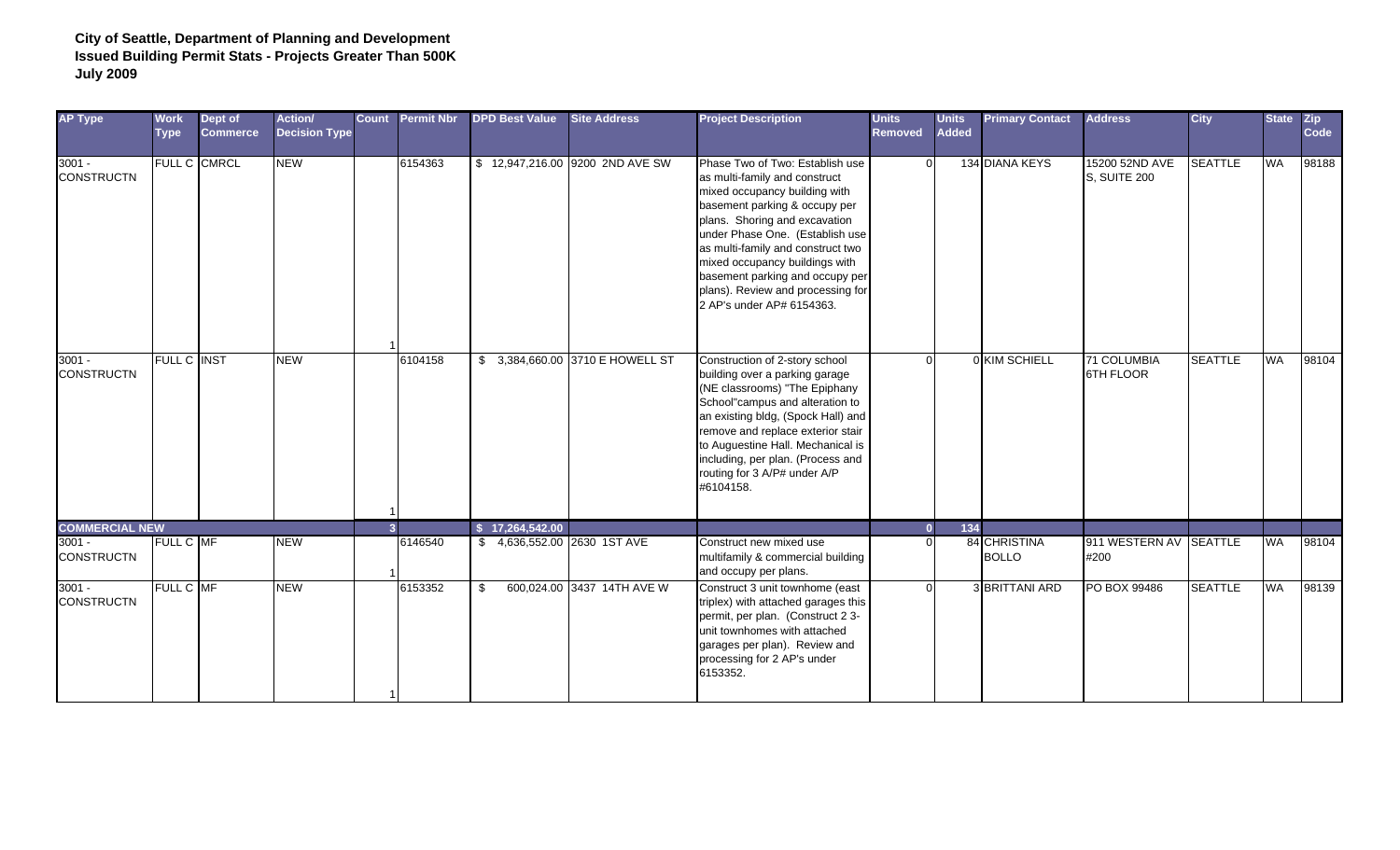| <b>AP Type</b>                | <b>Work</b><br><b>Type</b> | Dept of<br><b>Commerce</b> | <b>Action/</b><br><b>Decision Type</b> | <b>Count</b> | <b>Permit Nbr</b> |     | <b>DPD Best Value</b> | <b>Site Address</b>                       | <b>Project Description</b>                                                                                                                                                        | <b>Units</b><br><b>Removed</b> | <b>Units</b><br><b>Added</b> | <b>Primary Contact</b>          | <b>Address</b>                                        | <b>City</b>    | <b>State</b> | Zip<br>Code |
|-------------------------------|----------------------------|----------------------------|----------------------------------------|--------------|-------------------|-----|-----------------------|-------------------------------------------|-----------------------------------------------------------------------------------------------------------------------------------------------------------------------------------|--------------------------------|------------------------------|---------------------------------|-------------------------------------------------------|----------------|--------------|-------------|
| $3001 -$<br><b>CONSTRUCTN</b> | FULL C MF                  |                            | <b>NEW</b>                             |              | 6160606           | -S  |                       | 641,025.00 4015 M L KING JR<br>WAY S      | Construct south 4 plex(Establish<br>use and construct (2)4-unit<br>townhouse structure with surface<br>parking per plan(Review and<br>process of 2 APs under 6160606)             |                                |                              | <b>THOMAS</b><br><b>JOHNSON</b> | <b>204 1ST AVE S</b>                                  | <b>SEATTLE</b> | WA           | 98104       |
| $3001 -$<br><b>CONSTRUCTN</b> | FULL C MF                  |                            | <b>NEW</b>                             |              | 6181788           | \$. |                       | 552,887.00 1802 12TH AVE S                | Establish use and construct West<br>3 unit townhouse. (Establish use<br>for two, 3 unit townhouses with<br>surface parking per plan, 2 A/Ps<br>under 6181788)                     |                                |                              | 3 KELLY FOSTER                  | 4000 AURORA<br>AVE N STE 226                          | <b>SEATTLE</b> | WA           | 98103       |
| $3001 -$<br><b>CONSTRUCTN</b> | FULL C MF                  |                            | <b>NEW</b>                             |              | 6196635           |     |                       | 625,279.00 8605 DELRIDGE WAY<br>SW        | Construct East fourplex (Establish<br>use and construct (2) four unit<br>townhouse with surface parking,<br>per plan, 2 A/P's under 6196635)                                      |                                |                              | <b>I DAN DUFFUS</b>             | 300 QUEEN ANNE SEATTLE<br>AVE N STE 369               |                | <b>WA</b>    | 98109       |
| $3001 -$<br><b>CONSTRUCTN</b> | FULL C MF                  |                            | <b>NEW</b>                             |              | 6198887           |     |                       | 519,700.00 1209 S GRAND ST                | Establish use and construct East<br>3 unit townhouse. (Establish use<br>for two, 3 unit townhouses with<br>surface parking per plan, 2 A/Ps<br>under 6181788)                     |                                |                              | 3 KELLY FOSTER                  | 4000 AURORA<br>AVE N STE 226                          | <b>SEATTLE</b> | <b>AW</b>    | 98103       |
| $3001 -$<br><b>CONSTRUCTN</b> | FULL C MF                  |                            | <b>NEW</b>                             |              | 6206727           |     |                       | 629,500.00 8609 DELRIDGE WAY<br><b>SW</b> | <b>Construct West fourplex</b><br>(Establish use and construct (2)<br>four unit townhouse with surface<br>parking, per plan, 2 A/P's under<br>6196635)                            |                                |                              | <b>DAN DUFFUS</b>               | 300 QUEEN ANNE SEATTLE<br>AVE N STE 369               |                | <b>WA</b>    | 98109       |
| <b>MULTI FAMILY NEW</b>       |                            |                            |                                        |              |                   |     | 8,204,967.00          |                                           |                                                                                                                                                                                   |                                | 105                          |                                 |                                                       |                |              |             |
| $3001 -$<br><b>CONSTRUCTN</b> | FULL C SF/D                |                            | <b>NEW</b>                             |              | 6146182           |     |                       | 544,734.00 1510 PARKSIDE DR E             | Establish use as and construct<br>single family residence per plan.                                                                                                               |                                |                              | <b>THOMAS</b><br>GERARD         | 118 10TH AVE E                                        | <b>SEATTLE</b> | <b>WA</b>    | 98102       |
| $3001 -$<br><b>CONSTRUCTN</b> | FULL C SF/D                |                            | <b>NEW</b>                             |              | 6169990           | -S  |                       | 824,753.00 3939 NE SURBER DR              | Establish use as single family<br>dwelling and construct one family<br>dwelling with detached accessory<br>structures (garage, kayak<br>storage, pool and pool room) per<br>plan. |                                |                              | 1 ANDREA EMOLLI                 | <b>1305 EAST</b><br><b>JEFFERSON</b><br><b>STREET</b> | <b>SEATTLE</b> | <b>WA</b>    | 98122       |